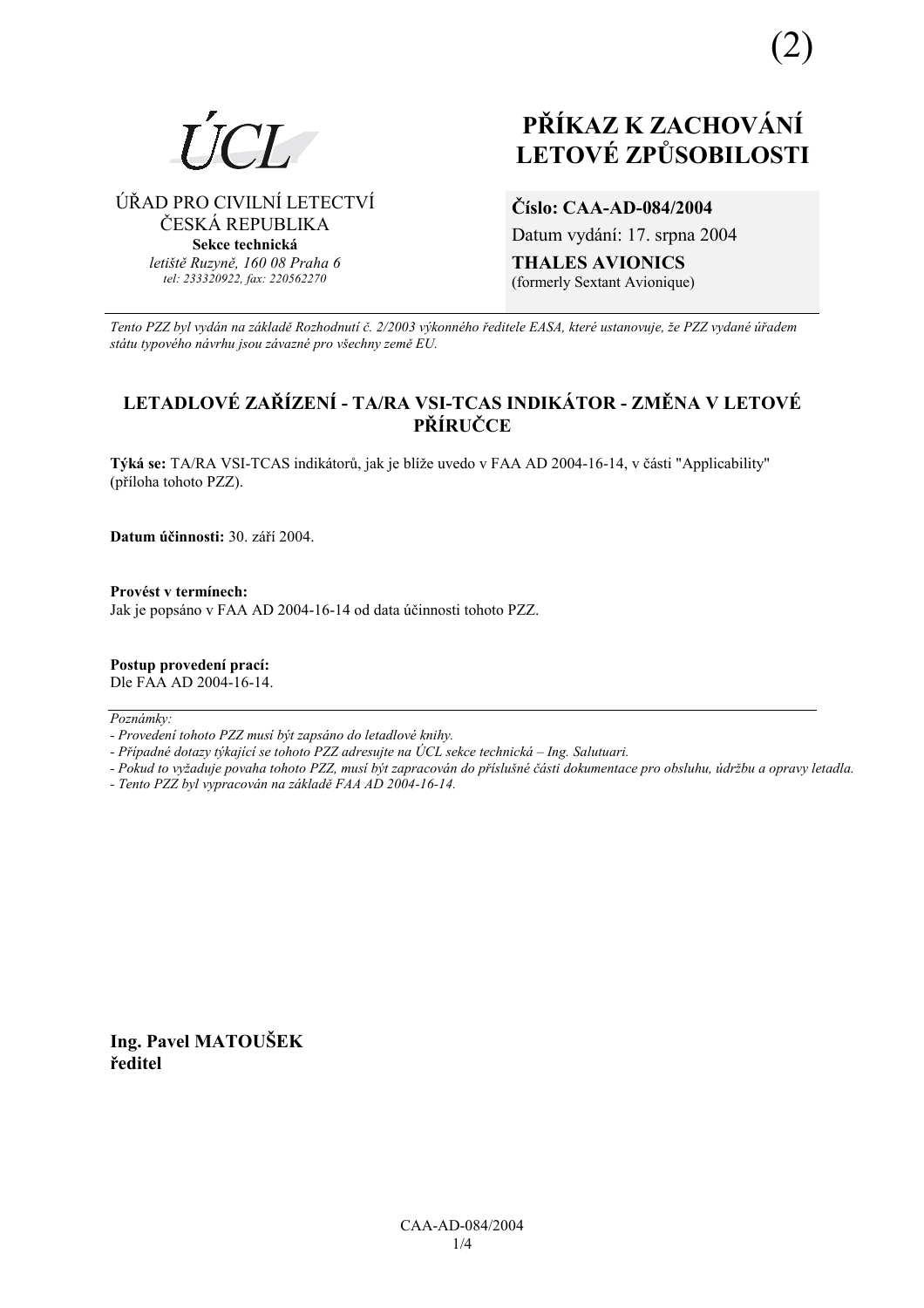### **2004-16-14 Thales Avionics (Formerly Sextant Avionique):** Amendment 39-13770. Docket 2002-NM-284- AD.

*Applicability:* Thales Avionics traffic advisory/resolution advisory (TA/RA) vertical speed indicator-traffic alert and collision avoidance system (VSI-TCAS) indicators, part number (P/N) 457400-(\*), except P/Ns 457400GA1502, 457400GB1502, 457400MA1502, 457400MB1502, 457400ZA1502, and 457400ZB1502, installed on but not limited to Airbus Model A300 B2, A300 B4, and A310 series airplanes; Model A300 B4- 600, B4-600R, C4-605R Variant F, and F4-600R (collectively called A300-600) series airplanes; and Aerospatiale Model ATR42 and ATR72 series airplanes; certificated in any category; equipped with TCAS II change 7 computers (ACAS II).

*Compliance:* Required as indicated, unless accomplished previously.

To prevent the TA/RA VSI-TCAS indicator from displaying a conflicting "RA FAIL" message during a multiaircraft encounter, which could result in the flightcrew ignoring the correct aural command and traffic display information if the flightcrew believes the TCAS II computer has malfunctioned, and consequently led to a mid-air collision with other aircraft; accomplish the following:

# **Revision of the Airplane Flight Manual (AFM)**

(a) Within 15 days after the effective date of this AD, revise the Limitations Section of the AFM to include the following statement (this may be accomplished by inserting a copy of this AD into the AFM):

"Limitation:"

When the TA/RA VSI-TCAS indicates an RA fail message, the flightcrew must follow the audio annunciation "Maintain Vertical Speed, Maintain" until "clear of the conflict" audio annunciation has occurred.

**Note:** When a preventive Don't Climb/Don't Descend resolution advisory (RA) is triggered by simultaneous, multi-aircraft encounter configuration, the TA/RA VSI-TCAS may indicate an RA fail message. The audio annunciation "Maintain Vertical Speed, Maintain" and traffic display information are correct. In this specific case, the flightcrew must follow the audio annunciation and, therefore, maintain the vertical speed until clearance of the conflict condition has occurred."

**Note 1:** When a statement identical to that in paragraph (a) of this AD has been included in the general revisions of the AFM, the general revisions may be inserted into the AFM, and the copy of this AD may be removed from the AFM.

# **Software Modification**

(b) Within 48 months after the effective date of this AD, modify the software for the TA/RA VSI-TCAS indicator by accomplishing all the actions specified in the Accomplishment Instructions of the applicable service bulletin listed in Table 1 of this AD. Doing this modification terminates the requirements of paragraph (a) of this AD. After accomplishing the modification, the AFM limitation required by paragraph (a) of this AD may be removed from the AFM.

| P/N                                                              | <b>Thales Avionics service</b><br>bulletin | <b>Revision level</b> | Date              |
|------------------------------------------------------------------|--------------------------------------------|-----------------------|-------------------|
| 457400EA0311,<br>457400EB0311,<br>457400FA0311,<br>457400FB0311  | 457400-34-083                              | $ 03\rangle$          | January 26, 2004. |
| 457400GA0011                                                     | 457400-34-085                              | $ 00\rangle$          | February 5, 2004. |
| 457400GA0311,<br>457400GA0602,<br>457400GA0911,<br>457400GA1100. | 457400-34-083                              | $ 03\rangle$          | January 26, 2004. |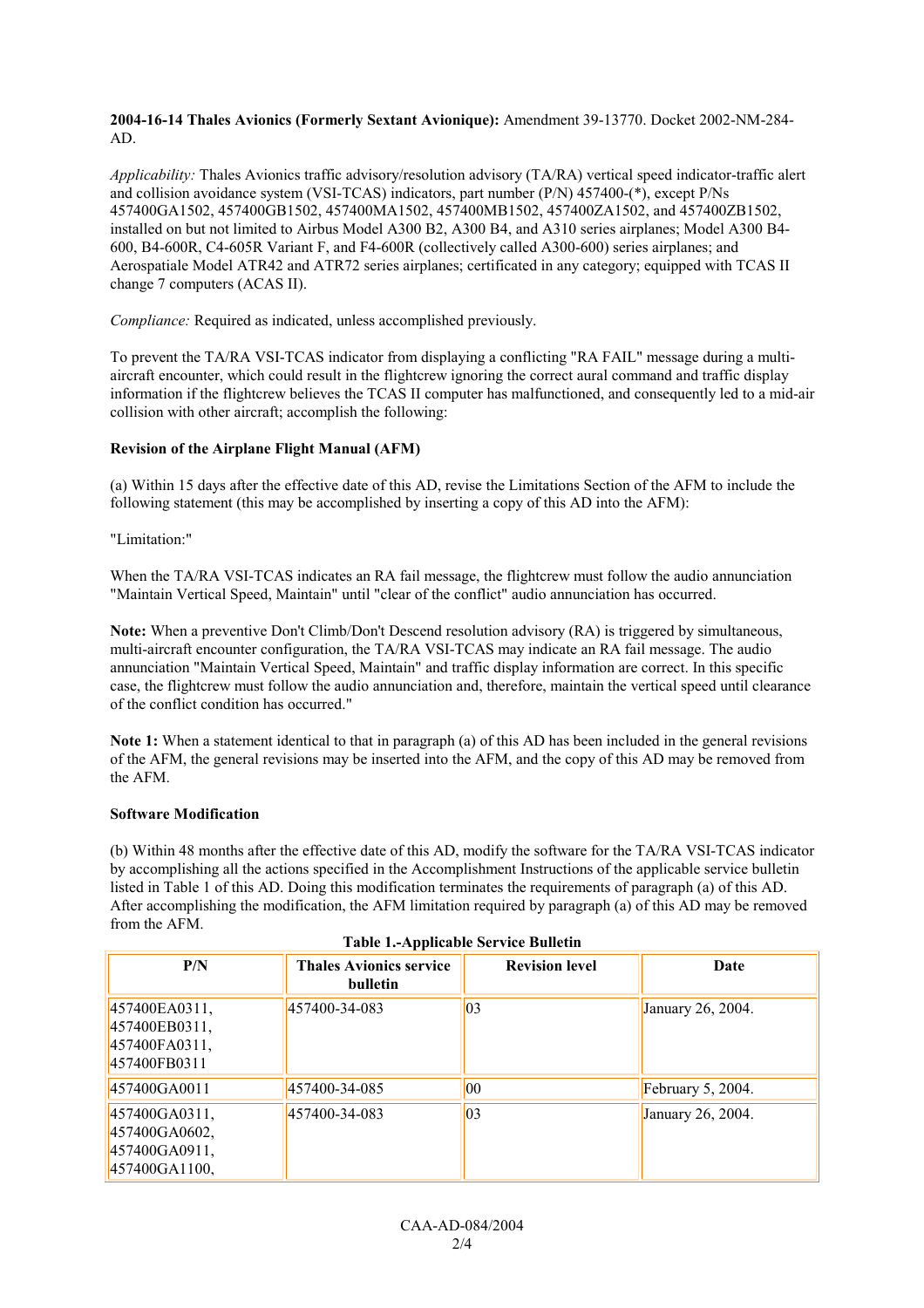| 457400GA1311,<br>457400GA1312.                                                                                                                                                                                                                                                                                 |               |              |                    |
|----------------------------------------------------------------------------------------------------------------------------------------------------------------------------------------------------------------------------------------------------------------------------------------------------------------|---------------|--------------|--------------------|
| 457400GA1900                                                                                                                                                                                                                                                                                                   | 457400-34-082 | Original     | November 28, 2002. |
| 457400GB0011                                                                                                                                                                                                                                                                                                   | 457400-34-085 | $ 00\rangle$ | February 5, 2004.  |
| 457400GB0911,<br>457400GB1100,<br>457400GB1311,<br>457400GB1312                                                                                                                                                                                                                                                | 457400-34-083 | $ 03\rangle$ | January 26, 2004.  |
| 457400GB1900                                                                                                                                                                                                                                                                                                   | 457400-34-082 | Original     | November 28, 2002. |
| 457400GB2000                                                                                                                                                                                                                                                                                                   | 457400-34-084 | 02           | December 19, 2003. |
| 457400GB2100,<br>457400HA1900,<br>457400JA1900,<br>457400KA0602,<br>457400KA1311,<br>457400KA1900,<br>457400KB1311,<br>457400KB1900.                                                                                                                                                                           | 457400-34-083 | $ 03\rangle$ | January 26, 2004.  |
| 457400LA2000                                                                                                                                                                                                                                                                                                   | 457400-34-084 | 02           | December 19, 2003. |
| 457400MA0602,<br>457400MA1311,<br>457400MB1311,<br>457400PA1900,<br>457400PB1900,<br>457400RA0711,<br>457400RB0711,<br>457400SA0711,<br>457400SB0711,<br>457400TB0811,<br>457400TC0811,<br>457400UA1311,<br>457400UA1900,<br>457400UB1900,<br>457400UB1311,<br>457400WA0811,<br>457400WB0811,<br>457400ZA1900. | 457400-34-083 | $ 03\rangle$ | January 26, 2004.  |

# **Alternative Methods of Compliance**

(c) In accordance with 14 CFR 39.19, the Manager, Los Angeles Aircraft Certification Office, FAA, Transport Airplane Directorate, is authorized to approve alternative methods of compliance for this AD.

### **Incorporation by Reference**

(d) Unless otherwise specified in this AD, the actions shall be done in accordance with the applicable service bulletin listed in the following table:

| <b>Service bulletin</b>                        | <b>Revision level</b> | Date                  |
|------------------------------------------------|-----------------------|-----------------------|
| Thales Avionics Service Bulletin 457400-34-082 | Original              | November $28, 2002$ . |
| Thales Avionics Service Bulletin 457400-34-083 | 03                    | January 26, 2004.     |
| Thales Avionics Service Bulletin 457400-34-084 | $ 02\rangle$          | December $19, 2003$ . |
| Thales Avionics Service Bulletin 457400-34-085 | $ 00\rangle$          | February $5, 2004$ .  |

**Table 2.-Material Incorporated by Reference**